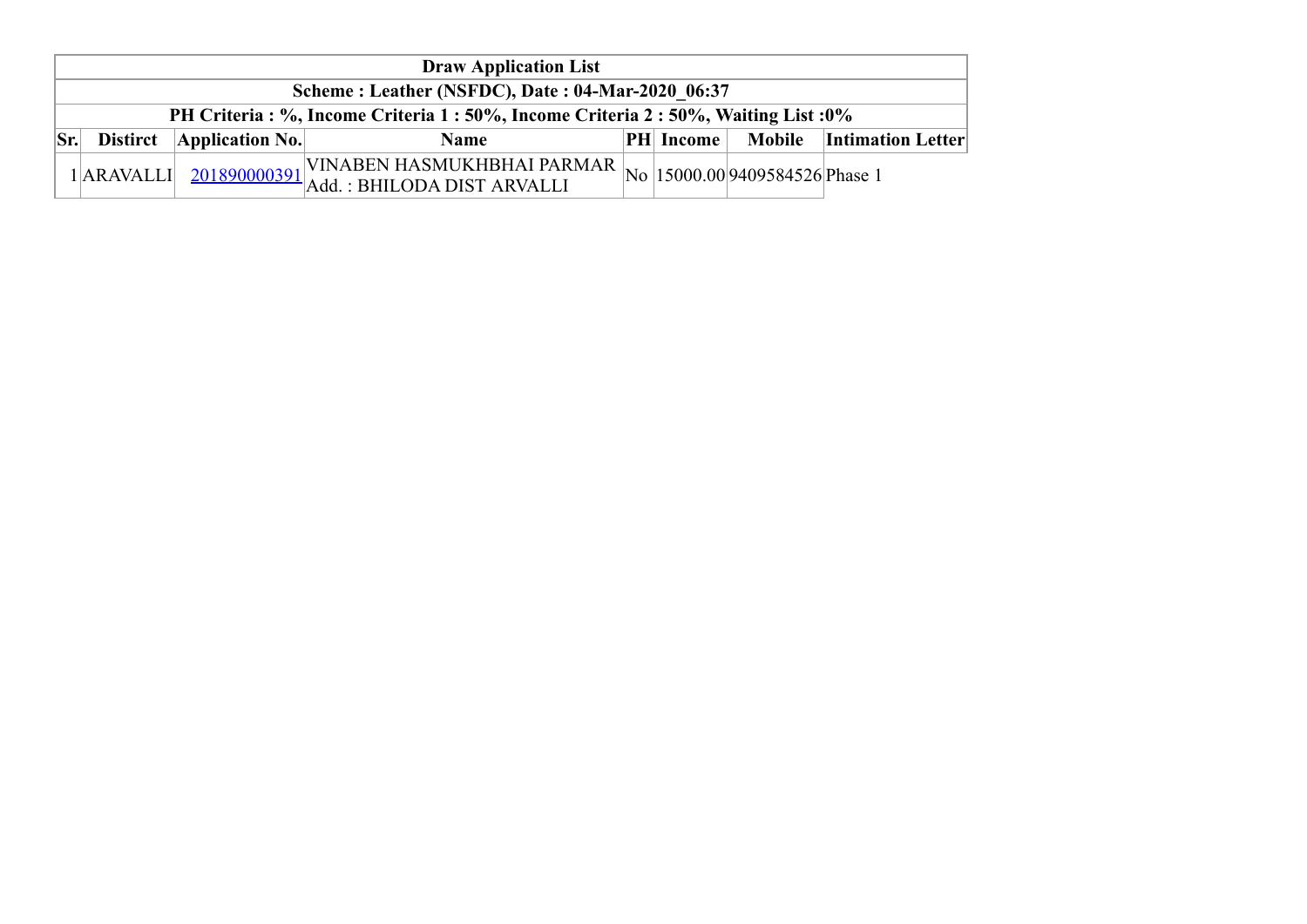|                                                                               |                    | <b>Draw Application List</b>                                                                                      |     |        |                                |            |  |  |  |  |  |  |
|-------------------------------------------------------------------------------|--------------------|-------------------------------------------------------------------------------------------------------------------|-----|--------|--------------------------------|------------|--|--|--|--|--|--|
| Scheme: Leather (NSFDC), Date: 04-Mar-2020 06:37                              |                    |                                                                                                                   |     |        |                                |            |  |  |  |  |  |  |
| PH Criteria: %, Income Criteria 1:50%, Income Criteria 2:50%, Waiting List:0% |                    |                                                                                                                   |     |        |                                |            |  |  |  |  |  |  |
| <b>Sr.</b> Distirct                                                           | <b>Application</b> | <b>Name</b>                                                                                                       | PHI | Income | <b>Mobile</b>                  | Intimation |  |  |  |  |  |  |
|                                                                               | No.                |                                                                                                                   |     |        |                                | Letter     |  |  |  |  |  |  |
| $1$ $TAPI$                                                                    |                    | SUBHASHBHAI BHAIDASBHAI AHIRE<br>201890000272 Add.: AT. 65, SANTAJI CHOWK, KUKARMUNDA POST. TAL. KUKARMUNDA       |     |        | No 26000.00 6354439435 Phase 1 |            |  |  |  |  |  |  |
|                                                                               |                    | DIST.TAPI                                                                                                         |     |        |                                |            |  |  |  |  |  |  |
| 2 TAPI                                                                        |                    | DALPATBHAI BALUBHAI PARMAR<br>201890000192 Add.: VRUNDAVAN SOCIETY BLOCK NO 24 AT-PO BUHADI TAL VALOD DIS<br>TAPI |     |        | No 50000.00 9727426105 Phase 1 |            |  |  |  |  |  |  |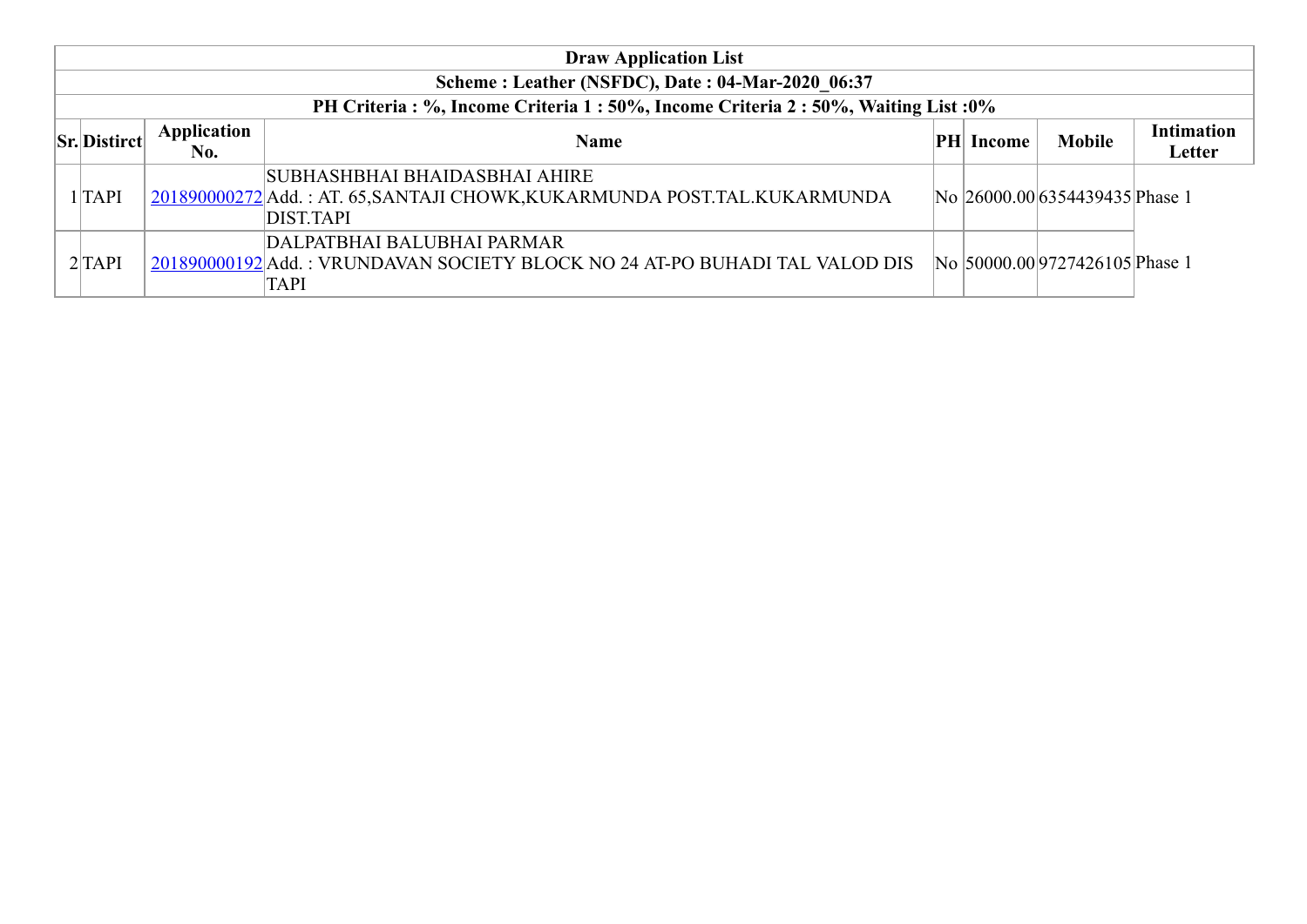|     | <b>Draw Application List</b>                                                         |                         |                                                          |  |                  |        |                          |  |  |  |  |
|-----|--------------------------------------------------------------------------------------|-------------------------|----------------------------------------------------------|--|------------------|--------|--------------------------|--|--|--|--|
|     | Scheme: Leather (NSFDC), Date: 04-Mar-2020 06:37                                     |                         |                                                          |  |                  |        |                          |  |  |  |  |
|     | PH Criteria : %, Income Criteria 1 : 50%, Income Criteria 2 : 50%, Waiting List : 0% |                         |                                                          |  |                  |        |                          |  |  |  |  |
| Sr. | <b>Distirct</b>                                                                      | $\Delta$ pplication No. | <b>Name</b>                                              |  | <b>PH</b> Income | Mobile | <b>Intimation Letter</b> |  |  |  |  |
|     | 1GIR SOMNATH                                                                         |                         | $\frac{201890000045}{\text{Add.}:}$ BHIMPARA VISTAR, UNA |  |                  |        |                          |  |  |  |  |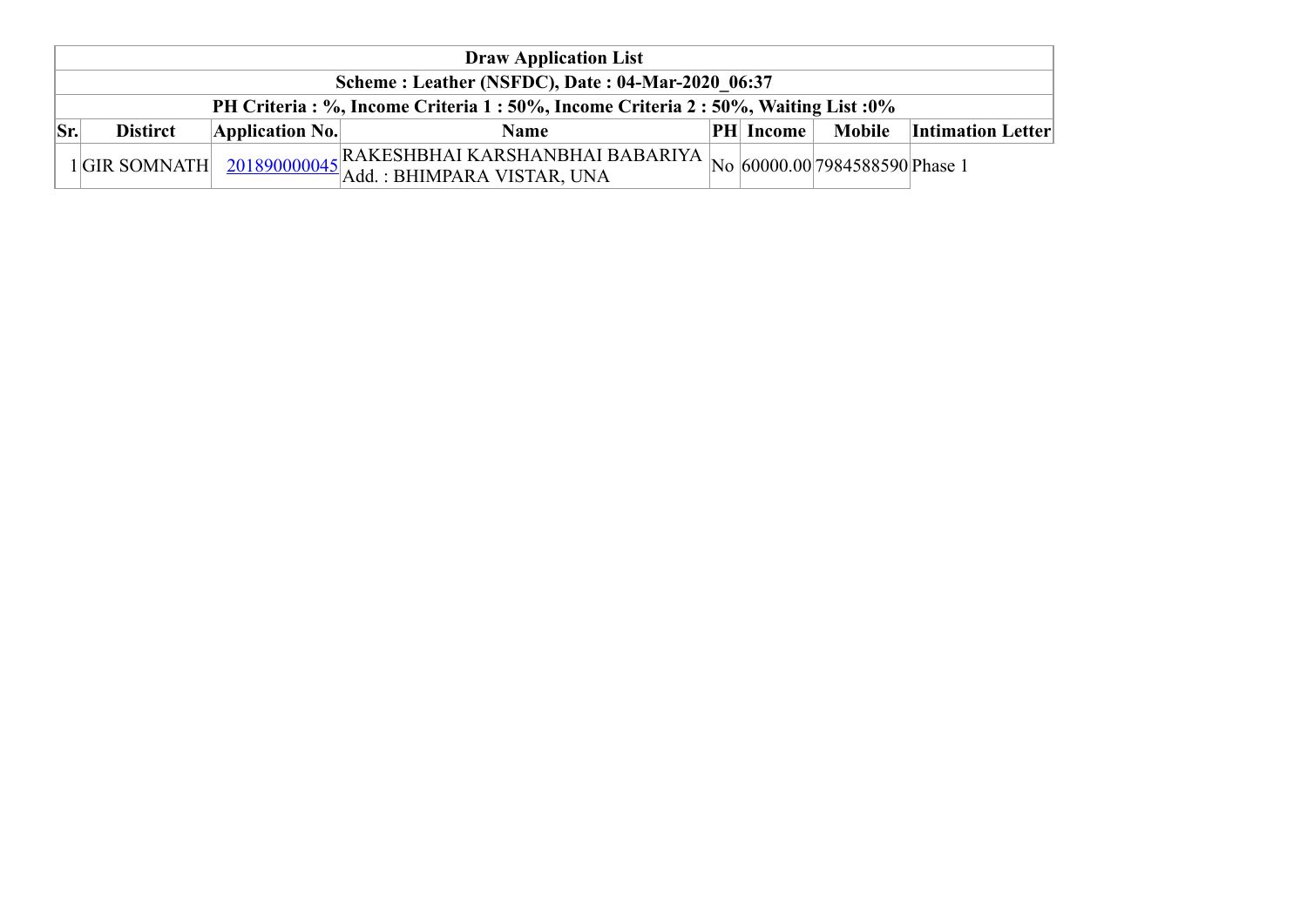|     | <b>Draw Application List</b>                                                  |                    |                                                                                                             |  |                  |                                |                             |  |  |  |  |  |
|-----|-------------------------------------------------------------------------------|--------------------|-------------------------------------------------------------------------------------------------------------|--|------------------|--------------------------------|-----------------------------|--|--|--|--|--|
|     | Scheme: Leather (NSFDC), Date: 04-Mar-2020 06:37                              |                    |                                                                                                             |  |                  |                                |                             |  |  |  |  |  |
|     | PH Criteria: %, Income Criteria 1:50%, Income Criteria 2:50%, Waiting List:0% |                    |                                                                                                             |  |                  |                                |                             |  |  |  |  |  |
| Sr. | <b>Distirct</b>                                                               | Application<br>No. | <b>Name</b>                                                                                                 |  | <b>PH</b> Income | <b>Mobile</b>                  | <b>Intimation</b><br>Letter |  |  |  |  |  |
|     | <b>PANCH</b><br>MAHALS                                                        |                    | DAHYABHAI LAKHABHAI VANKAR<br>201890000074 Add.: AT UJADA POST NADISAR TA SHAHERA DIST<br><b>PANCHMAHAL</b> |  |                  | No 25000.00 6355748976 Phase 1 |                             |  |  |  |  |  |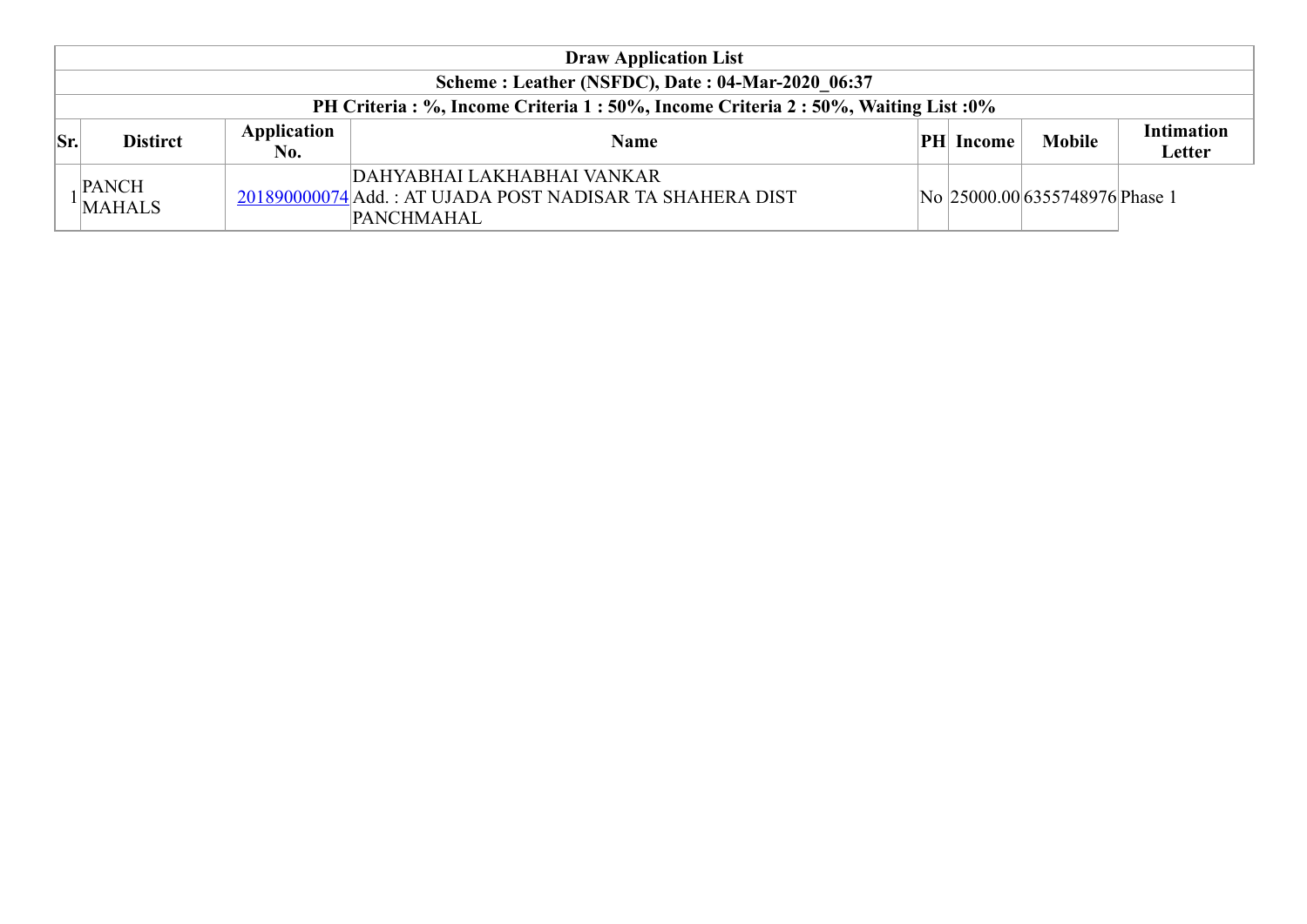|     | <b>Draw Application List</b>                                                         |                    |                                                                                                                                                     |  |                  |                                |                             |  |  |  |  |
|-----|--------------------------------------------------------------------------------------|--------------------|-----------------------------------------------------------------------------------------------------------------------------------------------------|--|------------------|--------------------------------|-----------------------------|--|--|--|--|
|     | Scheme: Leather (NSFDC), Date: 04-Mar-2020 06:37                                     |                    |                                                                                                                                                     |  |                  |                                |                             |  |  |  |  |
|     | PH Criteria : %, Income Criteria 1 : 50%, Income Criteria 2 : 50%, Waiting List : 0% |                    |                                                                                                                                                     |  |                  |                                |                             |  |  |  |  |
| Sr. | <b>Distirct</b>                                                                      | Application<br>No. | Name                                                                                                                                                |  | <b>PH</b> Income | <b>Mobile</b>                  | <i>Intimation</i><br>Letter |  |  |  |  |
|     |                                                                                      |                    | <b>GULABBHAI DESINGBHAI ROHIT</b><br>1 CHHOTAUDEPUR 201890000159 Add. : VASUNDARA MIL NI PACHAD CHHOTAUDEPUR TA DIST<br>CHHOTAUDEPUR GUJARAT 391165 |  |                  | No 30000.00 9427789087 Phase 1 |                             |  |  |  |  |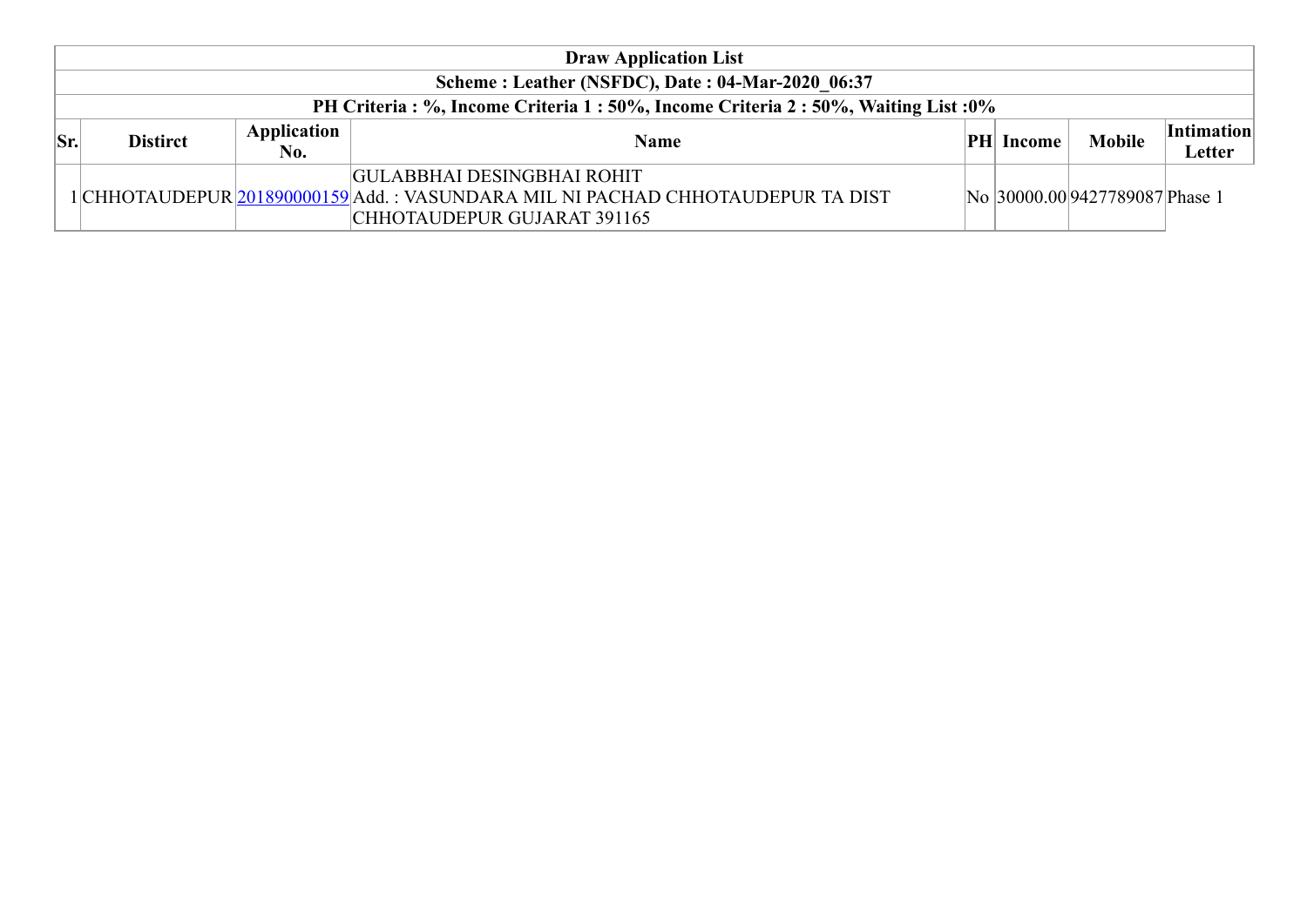|           | <b>Draw Application List</b>                     |                 |                                                                                                                                                |  |               |                                |                          |  |  |  |  |  |
|-----------|--------------------------------------------------|-----------------|------------------------------------------------------------------------------------------------------------------------------------------------|--|---------------|--------------------------------|--------------------------|--|--|--|--|--|
|           | Scheme: Leather (NSFDC), Date: 04-Mar-2020 06:37 |                 |                                                                                                                                                |  |               |                                |                          |  |  |  |  |  |
|           |                                                  |                 | PH Criteria: %, Income Criteria 1:50%, Income Criteria 2:50%, Waiting List:0%                                                                  |  |               |                                |                          |  |  |  |  |  |
| $ S_{r} $ | <b>Distirct</b>                                  | Application No. | <b>Name</b>                                                                                                                                    |  | $ PH $ Income | <b>Mobile</b>                  | <b>Intimation Letter</b> |  |  |  |  |  |
|           | 1BANAS KANTHA                                    |                 | 201890000100 KIRANBHAI JESABHAI PARMAR<br>  Add. : AT-POST-AGANVADA,TA-KANKREJ                                                                 |  |               | No 25000.00 8410364535 Phase 1 |                          |  |  |  |  |  |
|           | 2BANAS KANTHA                                    |                 | $\frac{201890000073}{\text{Add.}: AT AND PO-CHEKHALA TA-KANKREJ DIST-BK} \boxed{\text{No}} \boxed{15000.00} 9714652579 \boxed{\text{Phase 1}}$ |  |               |                                |                          |  |  |  |  |  |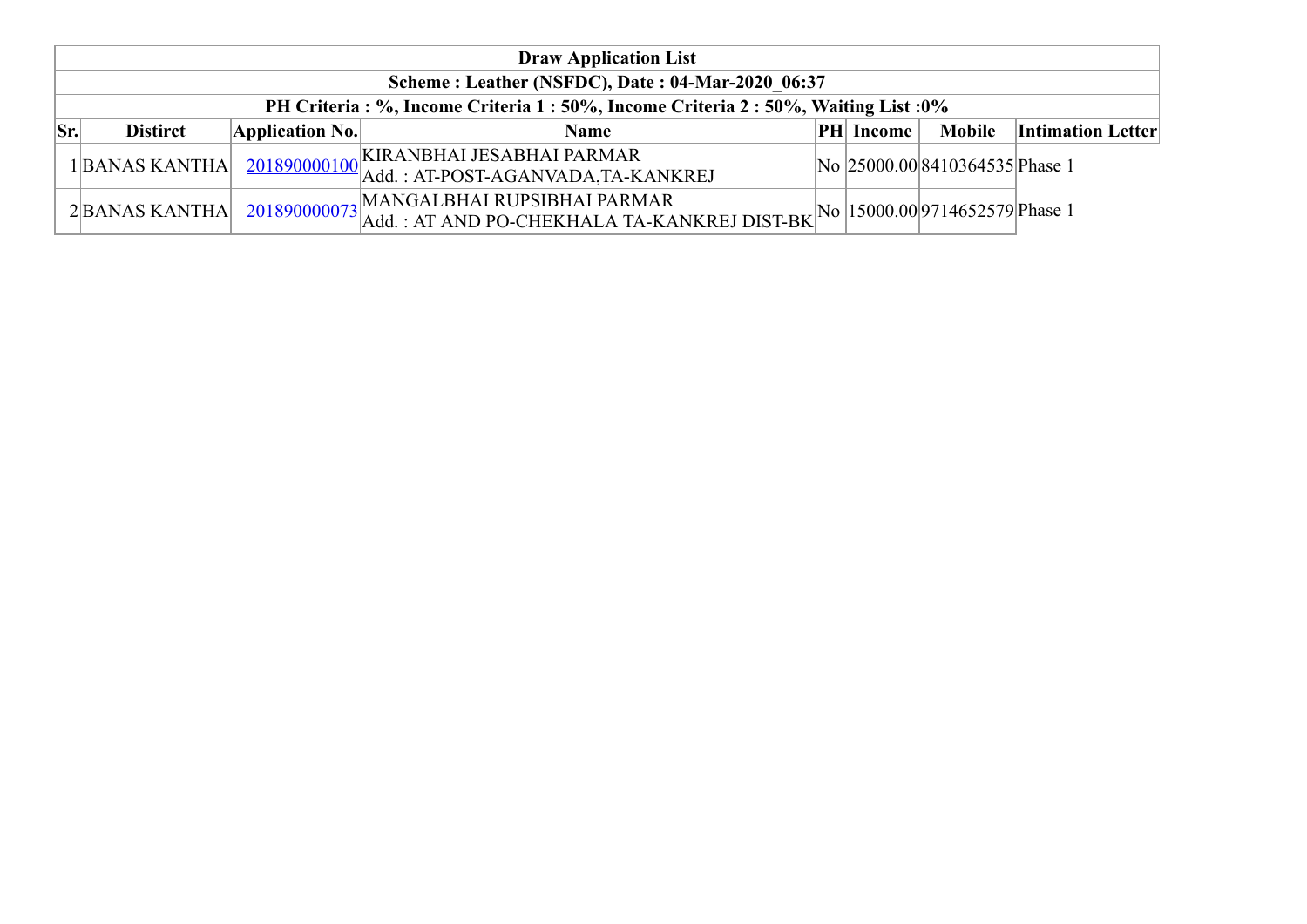| <b>Draw Application List</b>                                                  |                    |                                                                                                                                                                     |  |                  |                                |                      |  |  |  |  |  |
|-------------------------------------------------------------------------------|--------------------|---------------------------------------------------------------------------------------------------------------------------------------------------------------------|--|------------------|--------------------------------|----------------------|--|--|--|--|--|
| Scheme: Leather (NSFDC), Date: 04-Mar-2020 06:37                              |                    |                                                                                                                                                                     |  |                  |                                |                      |  |  |  |  |  |
| PH Criteria: %, Income Criteria 1:50%, Income Criteria 2:50%, Waiting List:0% |                    |                                                                                                                                                                     |  |                  |                                |                      |  |  |  |  |  |
| <b>Sr. Distirct</b>                                                           | Application<br>No. | <b>Name</b>                                                                                                                                                         |  | <b>PH</b> Income | <b>Mobile</b>                  | Intimation<br>Letter |  |  |  |  |  |
|                                                                               |                    | 1 ANAND 201890000219 VIJAYKUMAR MANILAL SOLANKI<br>Add.: VANKAR VAS AT UNDEL TA KHAMBHAT DIST ANAND                                                                 |  |                  | No 30000.00 8128501270 Phase 1 |                      |  |  |  |  |  |
|                                                                               |                    | <b>DEVABHAI ASHABHAI ROHIT</b><br>2 ANAND 201890000335 Add.: 1279 ROHIT VAS NEAR MAMLATDAR OFFICE AT TARAPUR TA TARAPUR No  18000.00 9913466901 Phase 1<br>DI ANAND |  |                  |                                |                      |  |  |  |  |  |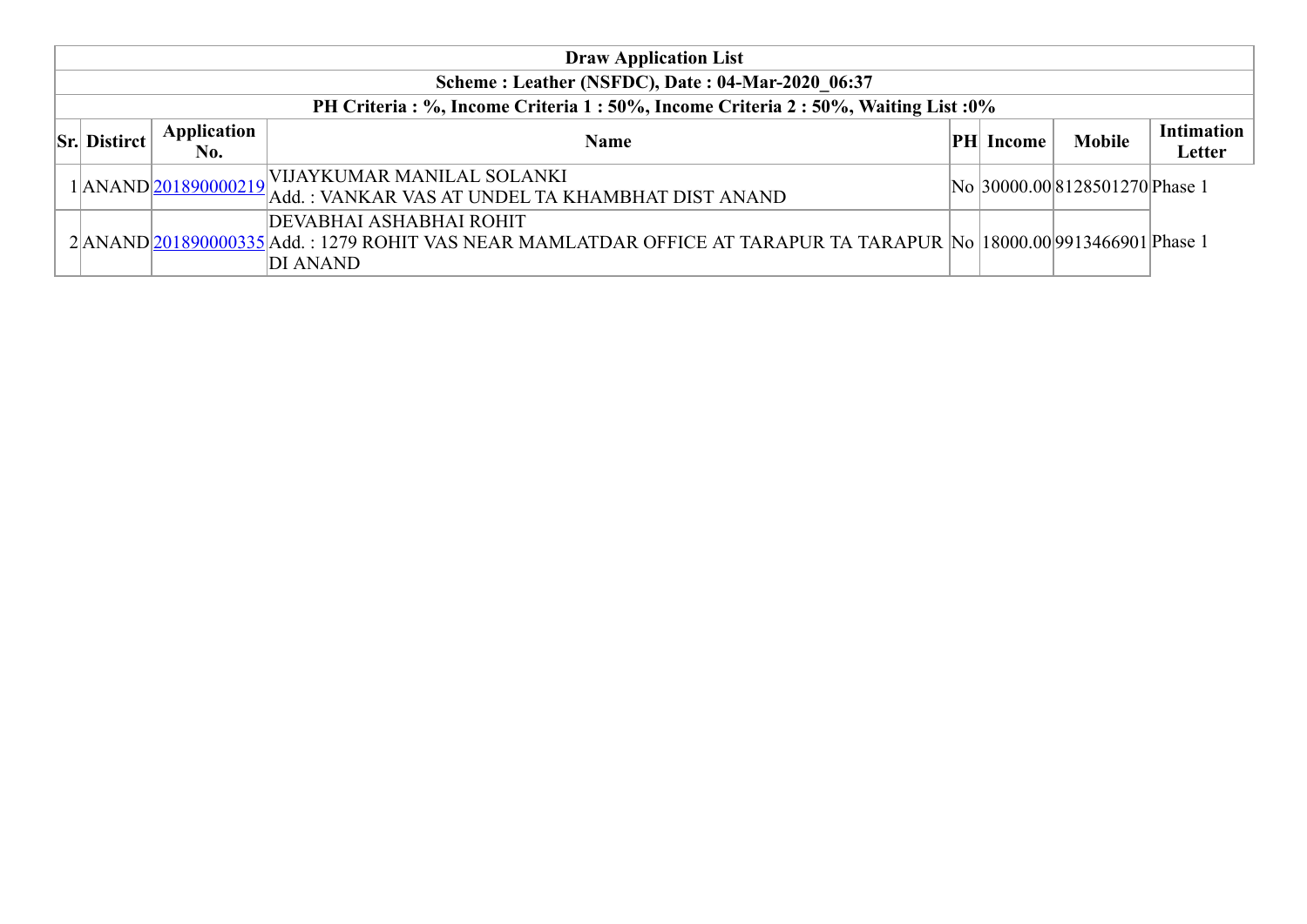| <b>Draw Application List</b> |                                                                                      |                                                                                                        |  |                  |        |                          |  |  |  |  |  |
|------------------------------|--------------------------------------------------------------------------------------|--------------------------------------------------------------------------------------------------------|--|------------------|--------|--------------------------|--|--|--|--|--|
|                              | Scheme: Leather (NSFDC), Date: 04-Mar-2020 06:37                                     |                                                                                                        |  |                  |        |                          |  |  |  |  |  |
|                              | PH Criteria : %, Income Criteria 1 : 50%, Income Criteria 2 : 50%, Waiting List : 0% |                                                                                                        |  |                  |        |                          |  |  |  |  |  |
| Sr.<br><b>Distirct</b>       | Application No.                                                                      | Name                                                                                                   |  | <b>PH</b> Income | Mobile | <b>Intimation Letter</b> |  |  |  |  |  |
| 1BHAVNAGAR                   |                                                                                      | $\frac{201890000296}{\text{Add.}:}$ VAGHNAGAR HANUMAN JI MANDIR NI SAME No 36000.00 7698662651 Phase 1 |  |                  |        |                          |  |  |  |  |  |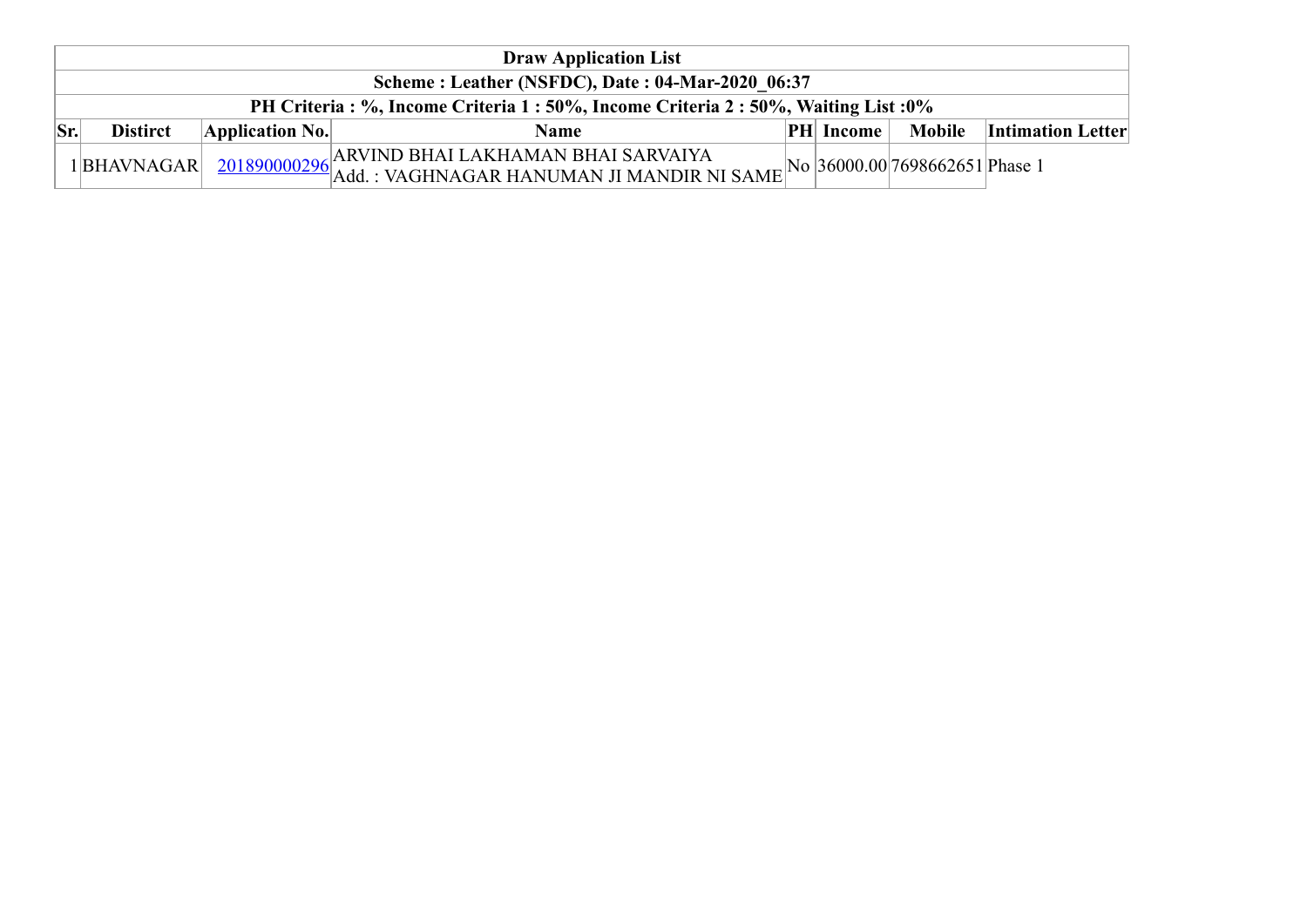|     | <b>Draw Application List</b>                                                         |                        |                                                                                  |  |           |                                |                          |  |  |  |  |  |
|-----|--------------------------------------------------------------------------------------|------------------------|----------------------------------------------------------------------------------|--|-----------|--------------------------------|--------------------------|--|--|--|--|--|
|     | Scheme: Leather (NSFDC), Date: 04-Mar-2020 06:37                                     |                        |                                                                                  |  |           |                                |                          |  |  |  |  |  |
|     | PH Criteria : %, Income Criteria 1 : 50%, Income Criteria 2 : 50%, Waiting List : 0% |                        |                                                                                  |  |           |                                |                          |  |  |  |  |  |
| Sr. | <b>Distirct</b>                                                                      | <b>Application No.</b> | <b>Name</b>                                                                      |  | PH Income | <b>Mobile</b>                  | <b>Intimation Letter</b> |  |  |  |  |  |
|     | 1JUNAGADH                                                                            |                        | 201890000049 KISHOR BHANJIBHAI DAFDA<br>Add.: AT - MANDAVAD TA - VISAVADAR       |  |           | No 30000.00 9726618392 Phase 1 |                          |  |  |  |  |  |
|     | 2JUNAGADH                                                                            |                        | 201890000144 KISHORBHAI NANAJIBHAI RATHOD<br>Add.: AT SARSAI                     |  |           | No 60000.00 6356426362 Phase 1 |                          |  |  |  |  |  |
|     | 3JUNAGADH                                                                            |                        | 201890000080 MANISHABEN PRAFULBHAI MAKAVANA<br>Add.: AAHHIDRA                    |  |           | No 48000.00 9978572031 Phase 1 |                          |  |  |  |  |  |
|     | 4JUNAGADH                                                                            |                        | 201890000368 ASHVINBHAI SOMABHAI CHUDASAMA<br>Add.: KADAYA GIR, TA-MALIYA HATINA |  |           | No 40000.00 9879391617 Phase 1 |                          |  |  |  |  |  |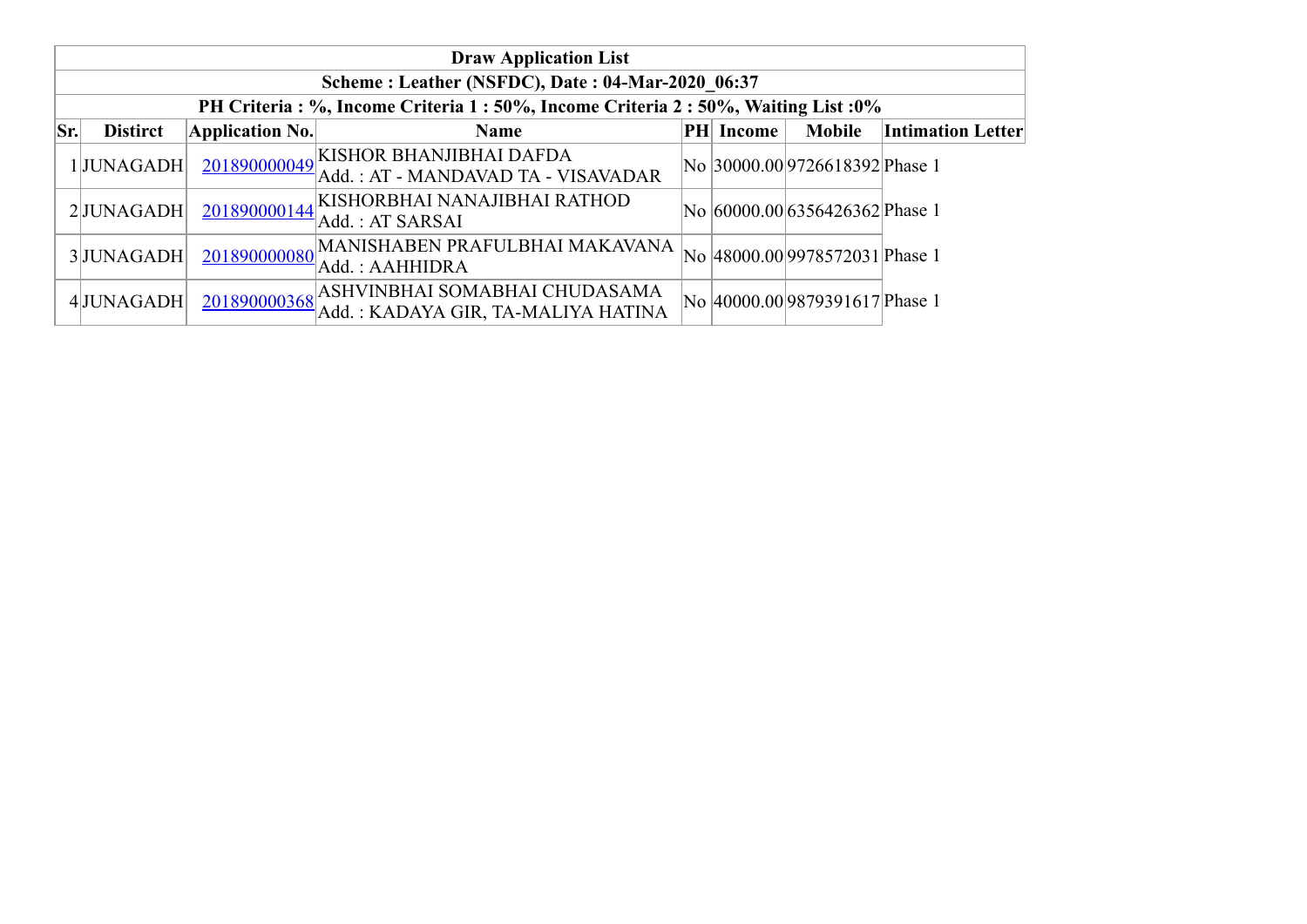|            | <b>Draw Application List</b>                     |                 |                                                                                                                                                                       |  |                  |                                |                          |  |  |  |  |
|------------|--------------------------------------------------|-----------------|-----------------------------------------------------------------------------------------------------------------------------------------------------------------------|--|------------------|--------------------------------|--------------------------|--|--|--|--|
|            | Scheme: Leather (NSFDC), Date: 04-Mar-2020 06:37 |                 |                                                                                                                                                                       |  |                  |                                |                          |  |  |  |  |
|            |                                                  |                 | PH Criteria: %, Income Criteria 1:50%, Income Criteria 2:50%, Waiting List:0%                                                                                         |  |                  |                                |                          |  |  |  |  |
| $ S_{r.} $ | <b>Distirct</b>                                  | Application No. | <b>Name</b>                                                                                                                                                           |  | <b>PH</b> Income | Mobile                         | <b>Intimation Letter</b> |  |  |  |  |
|            |                                                  |                 | $\frac{1}{2}$ JAMNAGAR $\frac{201890000183}{201890000183}$ Add.: AT LAKHABAVAL                                                                                        |  |                  | No 36000.00 9978324643 Phase 1 |                          |  |  |  |  |
|            | 2JAMNAGAR                                        |                 | DAYABEN ARVINDBHAI KHIMSURYA<br>$\frac{201890000011}{\text{Add.}:}$ SHANKAR TEKRI, NEHRU NAGAR SHERI NO 06, JAMNAGAR NAGAR $\frac{N}{10}$ 45000.00 9974586768 Phase 1 |  |                  |                                |                          |  |  |  |  |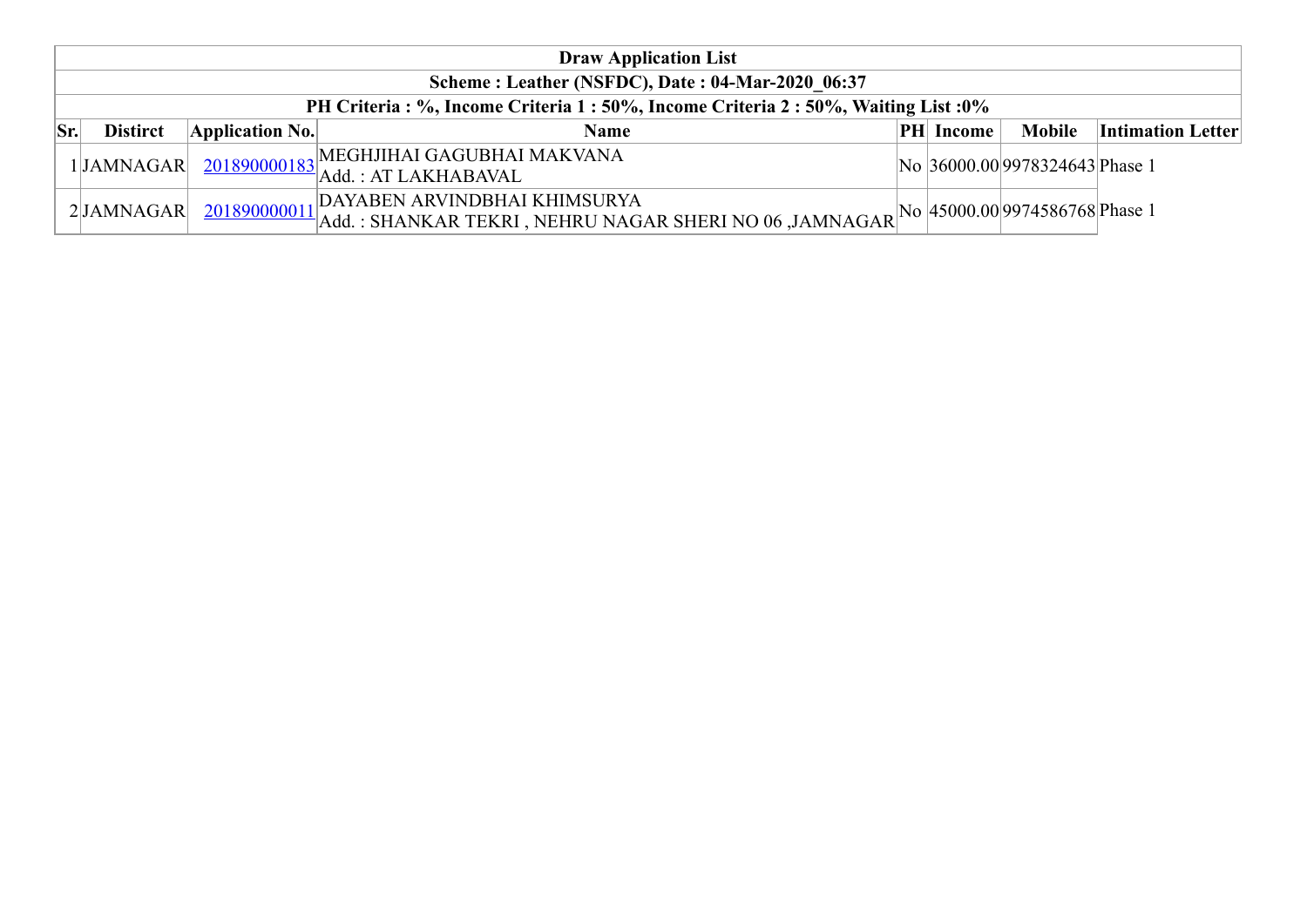|     | <b>Draw Application List</b> |                           |                                                                                                                                                         |           |               |                                 |                      |  |  |  |  |
|-----|------------------------------|---------------------------|---------------------------------------------------------------------------------------------------------------------------------------------------------|-----------|---------------|---------------------------------|----------------------|--|--|--|--|
|     |                              |                           | Scheme: Leather (NSFDC), Date: 04-Mar-2020 06:37                                                                                                        |           |               |                                 |                      |  |  |  |  |
|     |                              |                           | Ahmedabad - City, PH Criteria : %, Income Criteria 1 : 50%, Income Criteria 2 : 50%, Waiting List : 0%                                                  |           |               |                                 |                      |  |  |  |  |
| Sr. | <b>Distirct</b>              | <b>Application</b><br>No. | <b>Name</b>                                                                                                                                             | $\bf{PH}$ | <b>Income</b> | <b>Mobile</b>                   | Intimation<br>Letter |  |  |  |  |
|     | 1 AHMEDABAD 201890000350     |                           | DIPIKABEN HARSHADKUMAR SOLANKI<br>Add.: 112/2677, GUJARAT HOUSING BOARD, MEGHANINAGAR                                                                   | No        |               | 20929.00 9913460112 Phase 1     |                      |  |  |  |  |
|     |                              |                           | <b>DINESHBHAI MOHANBHAI CHAVDA</b><br>2 AHMEDABAD 201890000038 Add.: J-154, RAJIVNAGAR PART-II, B/H. SHREYASH TEKRA,<br>AMBAWADI, AHMEDABAD             | No        |               | 72000.00 9687852529 Phase 1     |                      |  |  |  |  |
|     |                              |                           | <b>KINJAL DEVCHANDBHAI DAVE</b><br>3 AHMEDABAD 201890000394 Add.: 6/65 RAJIV NAGAR NR GENERAL HOSPITAL BAPUNAGAR<br><b>AHMEDABAD</b>                    | No        |               | 68000.00 6354313342 Phase 1     |                      |  |  |  |  |
|     |                              |                           | NAYNABEN DINESHBHAI MAKWANA<br>4 AHMEDABAD 201890000135 Add.: 26, CHUVAL NAGAR SOCIETY, PART 1, RAMESHWAR CROSS ROAD, No<br><b>MEGHANINAGAR</b>         |           |               | 68000.00 9662413714 Phase 1     |                      |  |  |  |  |
|     | 5AHMEDABAD 201890000251      |                           | HITESH PREMJIBHAI SOLANKI<br>Add.: 98 RAJAVIR SOCIETY THAKKARBAPANAGAR AHMEDABAD                                                                        |           |               | No 120000.00 9904513899 Phase 1 |                      |  |  |  |  |
|     |                              |                           | TUSHAR ATMARAMBHAI PARMAR<br>6 AHMEDABAD 201890000099 Add.: C-3, RAMDEVPARK SOC, OPP MAHAVIR SCHOOL, DANILIMDA,<br><b>AHMEDABAD</b>                     | No        |               | 68000.00 9601677345 Phase 1     |                      |  |  |  |  |
|     |                              |                           | GIRISHBHAI PARSHOTTAMBHAI SHRIMALI<br>7 AHMEDABAD 201890000155 Add.: 1787/A/68, P KASTYS CHAWL, NR. ASHOK NAGAR SOCIETY,<br>RAJPUR GOMTIPUR, AHMEDABAD  | No        |               | 68000.00 9998468017 Phase 1     |                      |  |  |  |  |
|     |                              |                           | RAJENDRA LAXMANBHAI PARMAR<br>8 AHMEDABAD 201890000306 Add.: 63/15 GUJARAT JINING MILL NI CHALI JUGALDAS NI CHALI 7<br><b>IDGAH ROAD AHMEDABAD</b>      | No        |               | 68000.00 9913309715 Phase 1     |                      |  |  |  |  |
|     | 9 AHMEDABAD 201890000083     |                           | RAMESHBHAI GOVINDBHAI CHAVDA<br>Add.: 7 AMBEDAKAR NAGAR CHHAPRA, CHAMANPURA, AHMEDABAD.                                                                 | No        |               | 68000.00 9925438812 Phase 1     |                      |  |  |  |  |
|     |                              |                           | KAPILKUMAR GIRISHBHAI PARMAR<br>10 AHMEDABAD 201890000397 Add.: 1923/30, MAGAN KUMBHAR NI NAVI CHALI, RAJPUR TOL<br>NAKA, GOMTIPUR, AHMEDABAD           | No        |               | 68000.00 7383941064 Phase 1     |                      |  |  |  |  |
|     |                              |                           | HARSHADKUMAR KANTIBHAI GOHEL<br>11 AHMEDABAD 201890000398 Add.: 59, CHUVAL NAGAR SOCIETY, PART 5, LIMDA BUS STAND,<br><b>BHARGAV ROAD, MEGHANINAGAR</b> | No.       |               | 68000.00 9737505765 Phase 1     |                      |  |  |  |  |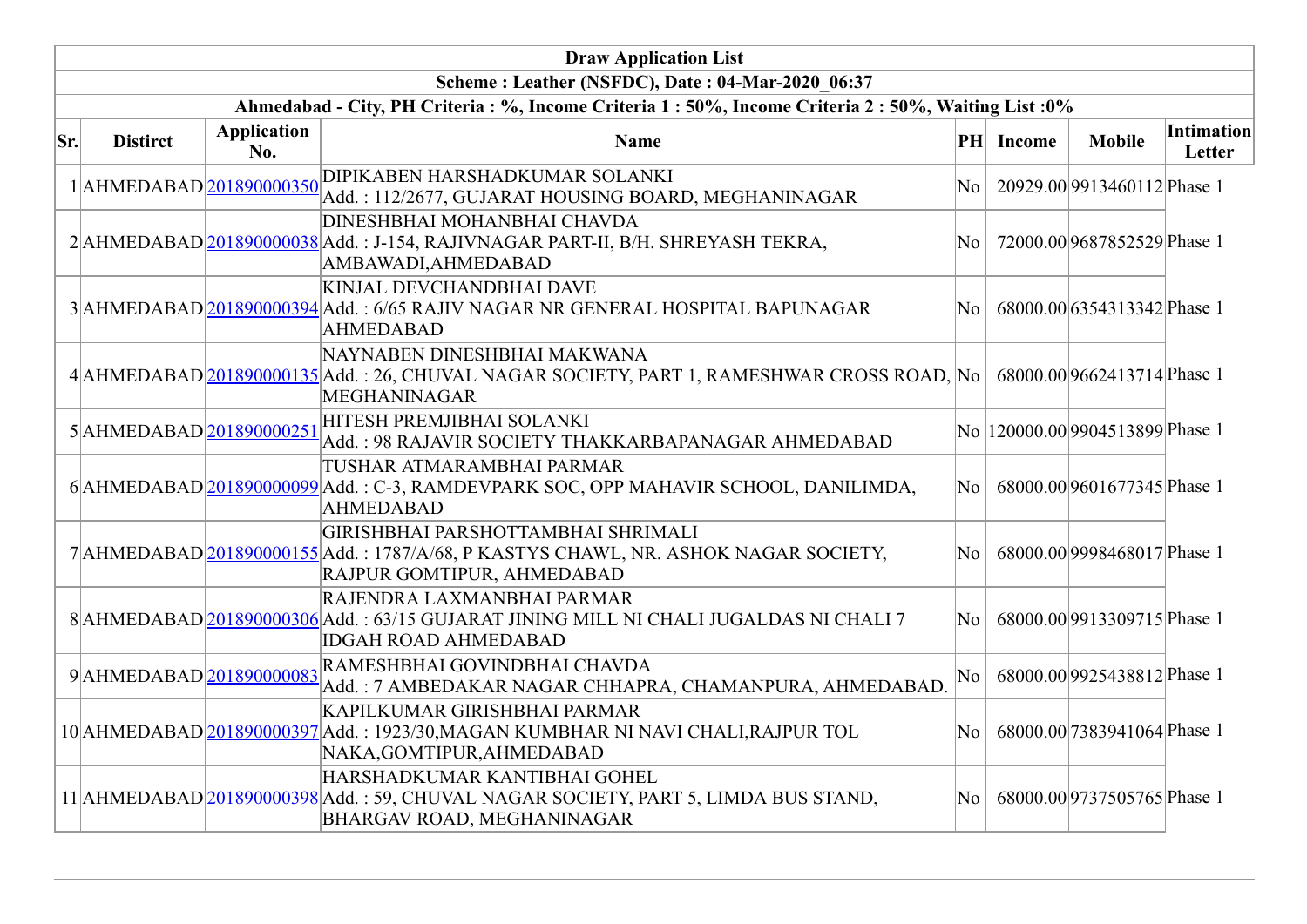|     | <b>Draw Application List</b>                                                                           |             |                                                                                                                          |      |        |                             |                   |  |  |  |  |  |
|-----|--------------------------------------------------------------------------------------------------------|-------------|--------------------------------------------------------------------------------------------------------------------------|------|--------|-----------------------------|-------------------|--|--|--|--|--|
|     | Scheme: Leather (NSFDC), Date: 04-Mar-2020 06:37                                                       |             |                                                                                                                          |      |        |                             |                   |  |  |  |  |  |
|     | Ahmedabad - City, PH Criteria : %, Income Criteria 1 : 50%, Income Criteria 2 : 50%, Waiting List : 0% |             |                                                                                                                          |      |        |                             |                   |  |  |  |  |  |
| Sr. | <b>Distirct</b>                                                                                        | Application | <b>Name</b>                                                                                                              | PН   | Income | <b>Mobile</b>               | <b>Intimation</b> |  |  |  |  |  |
|     |                                                                                                        | No.         |                                                                                                                          |      |        |                             | Letter            |  |  |  |  |  |
|     |                                                                                                        |             | MUKESH BABUBHAI SOLANKI<br>12 AHMEDABAD 201890000143 Add.: 42, GANESH NAGAR-2, BHILVADA ROAD, AMRAIWADI,                 | No   |        | 68000.00 8306617199 Phase 1 |                   |  |  |  |  |  |
|     |                                                                                                        |             | AHMEDABAD, GUJARAT                                                                                                       |      |        |                             |                   |  |  |  |  |  |
|     |                                                                                                        |             | MANJULABEN LAXMANBHAI PARMAR<br>13 AHMEDABAD 201890000078 Add.: 165-221 AMARPARK LAST BUS STOP MEGHANINAGAR<br>AHMEDABAD | No l |        | 48000.00 7283818313 Phase 1 |                   |  |  |  |  |  |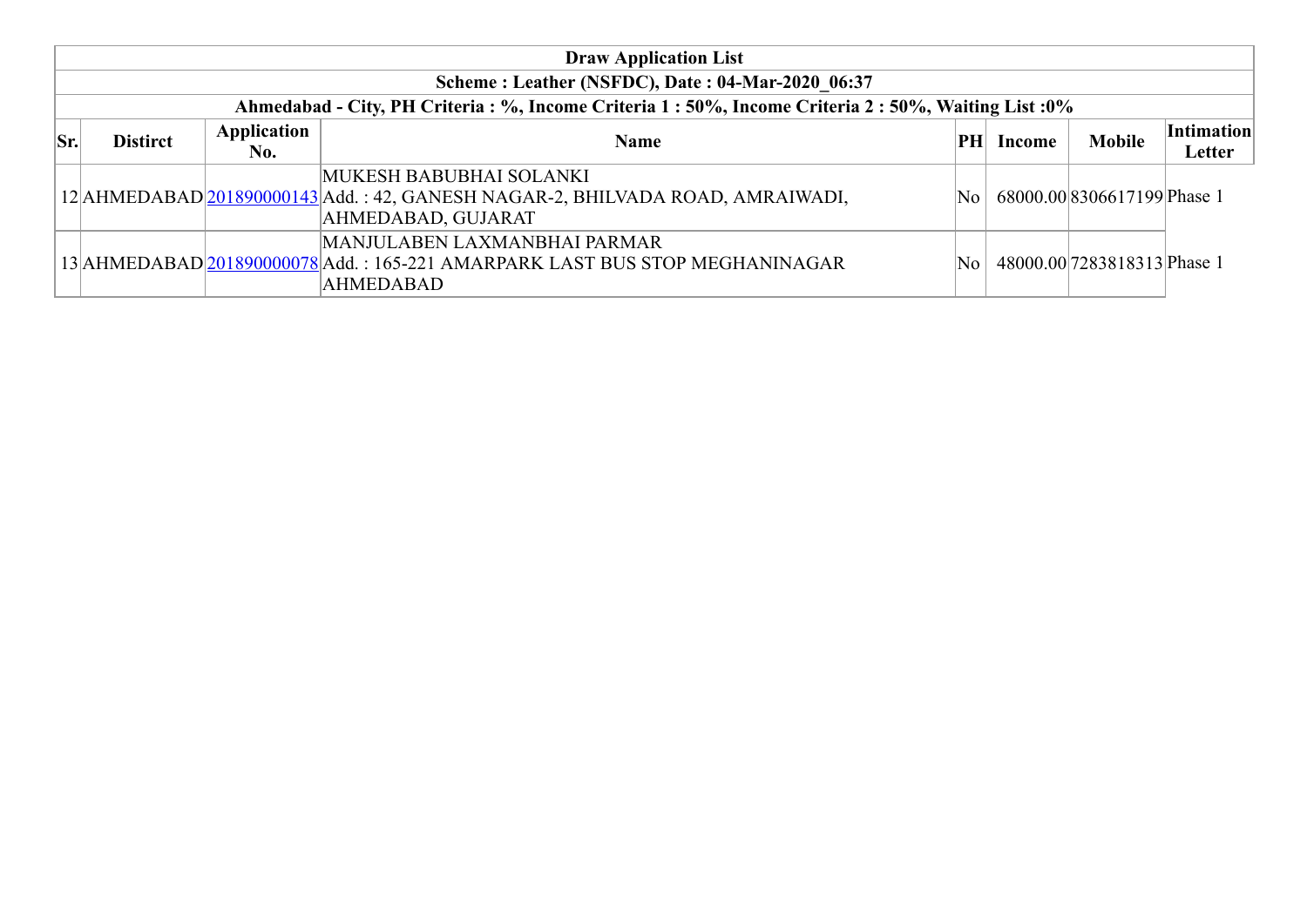|     | <b>Draw Application List</b>                     |                 |                                                                                                                                |  |                  |                                |                          |  |  |
|-----|--------------------------------------------------|-----------------|--------------------------------------------------------------------------------------------------------------------------------|--|------------------|--------------------------------|--------------------------|--|--|
|     | Scheme: Leather (NSFDC), Date: 04-Mar-2020 06:37 |                 |                                                                                                                                |  |                  |                                |                          |  |  |
|     |                                                  |                 | PH Criteria: %, Income Criteria 1:50%, Income Criteria 2:50%, Waiting List:0%                                                  |  |                  |                                |                          |  |  |
| Sr. | <b>Distirct</b>                                  | Application No. | <b>Name</b>                                                                                                                    |  | <b>PH</b> Income | <b>Mobile</b>                  | <b>Intimation Letter</b> |  |  |
|     | 1 GANDHINAGAR                                    |                 | 201890000152 PRAKASHKUMAR SHIVABHAI PARMAR<br>Add.: 4120, KH, THAKOR VAS, VIHAR, GANDHINAGAR                                   |  |                  | No 25000.00 9909316596 Phase 1 |                          |  |  |
|     | 2GANDHINAGAR                                     |                 | 201890000193 SAPNABEN RAJENDRAKUMAR MAHERIYA<br>Add.: MAKHAKHAR PATELVAS GHANSYAMNAGAR ROHITVAS No 20000.00 7096148210 Phase 1 |  |                  |                                |                          |  |  |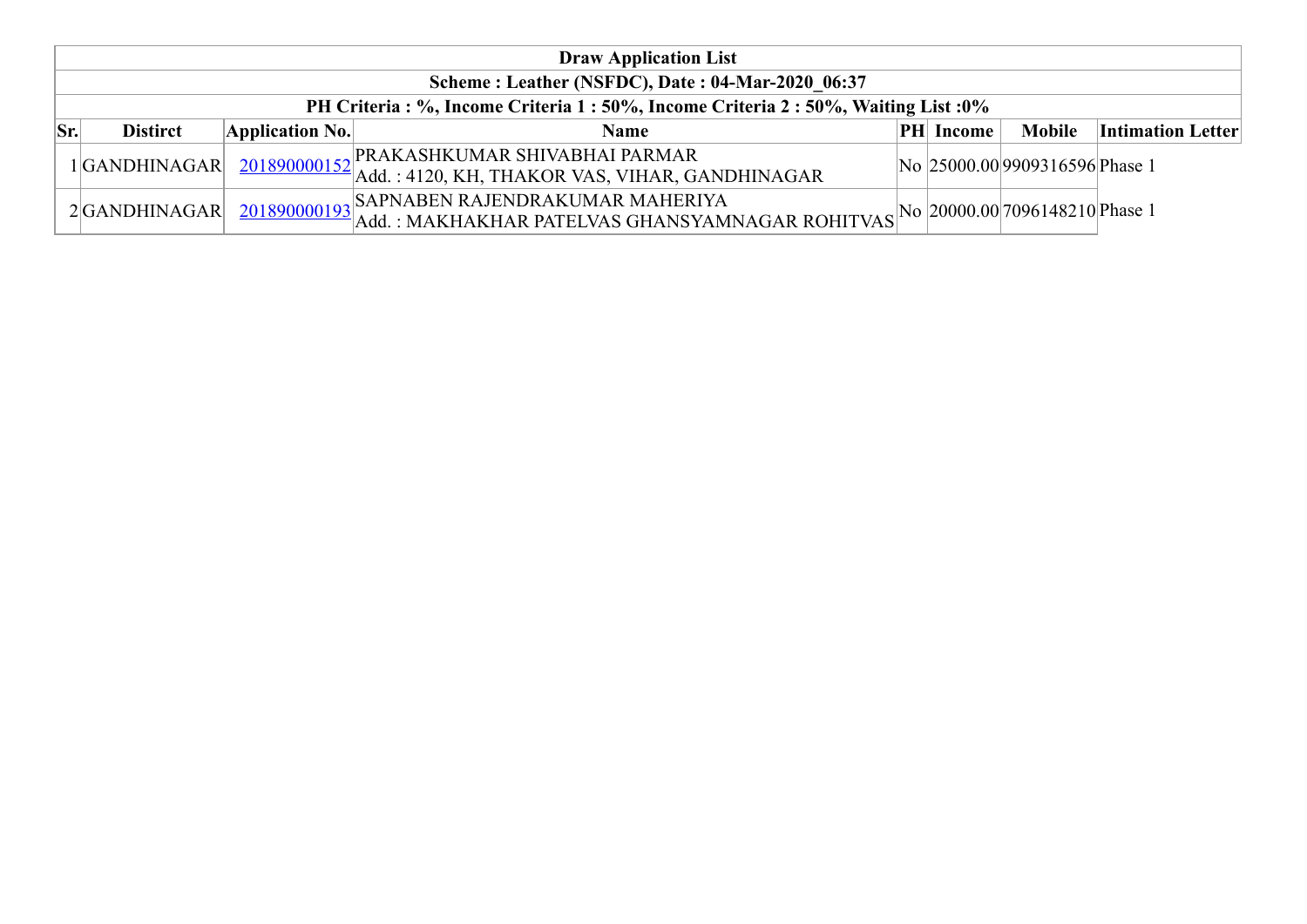|           | <b>Draw Application List</b>                                                         |                 |                                                                                         |  |           |                                |                          |  |  |  |  |
|-----------|--------------------------------------------------------------------------------------|-----------------|-----------------------------------------------------------------------------------------|--|-----------|--------------------------------|--------------------------|--|--|--|--|
|           | Scheme: Leather (NSFDC), Date: 04-Mar-2020 06:37                                     |                 |                                                                                         |  |           |                                |                          |  |  |  |  |
|           | PH Criteria : %, Income Criteria 1 : 50%, Income Criteria 2 : 50%, Waiting List : 0% |                 |                                                                                         |  |           |                                |                          |  |  |  |  |
| $ S_{r} $ | <b>Distirct</b>                                                                      | Application No. | <b>Name</b>                                                                             |  | PH Income | <b>Mobile</b>                  | <b>Intimation Letter</b> |  |  |  |  |
|           | 1SABAR KANTHA                                                                        |                 | 201890000079 DINESHBHAI KANABHAI PARMAR<br>Add.: AT POST VAKTAPUR TA HIMATNAGAR DIST SK |  |           | No 25000.00 7698358091 Phase 1 |                          |  |  |  |  |
|           | 2SABAR KANTHA                                                                        |                 | $201890000290$ NILAMKUMARI DIPAKBHAI PARMAR<br>Add.: BHUTIYA, TA IDAR                   |  |           | No 58000.00 8238779092 Phase 1 |                          |  |  |  |  |
|           | 3 SABAR KANTHA                                                                       | 201890000291    | JAGDISHKUMAR RAMABHAI PARMAR<br>Add.: VANSDOL, TALUKA IDAR                              |  |           | No 30000.00 8128280394 Phase 1 |                          |  |  |  |  |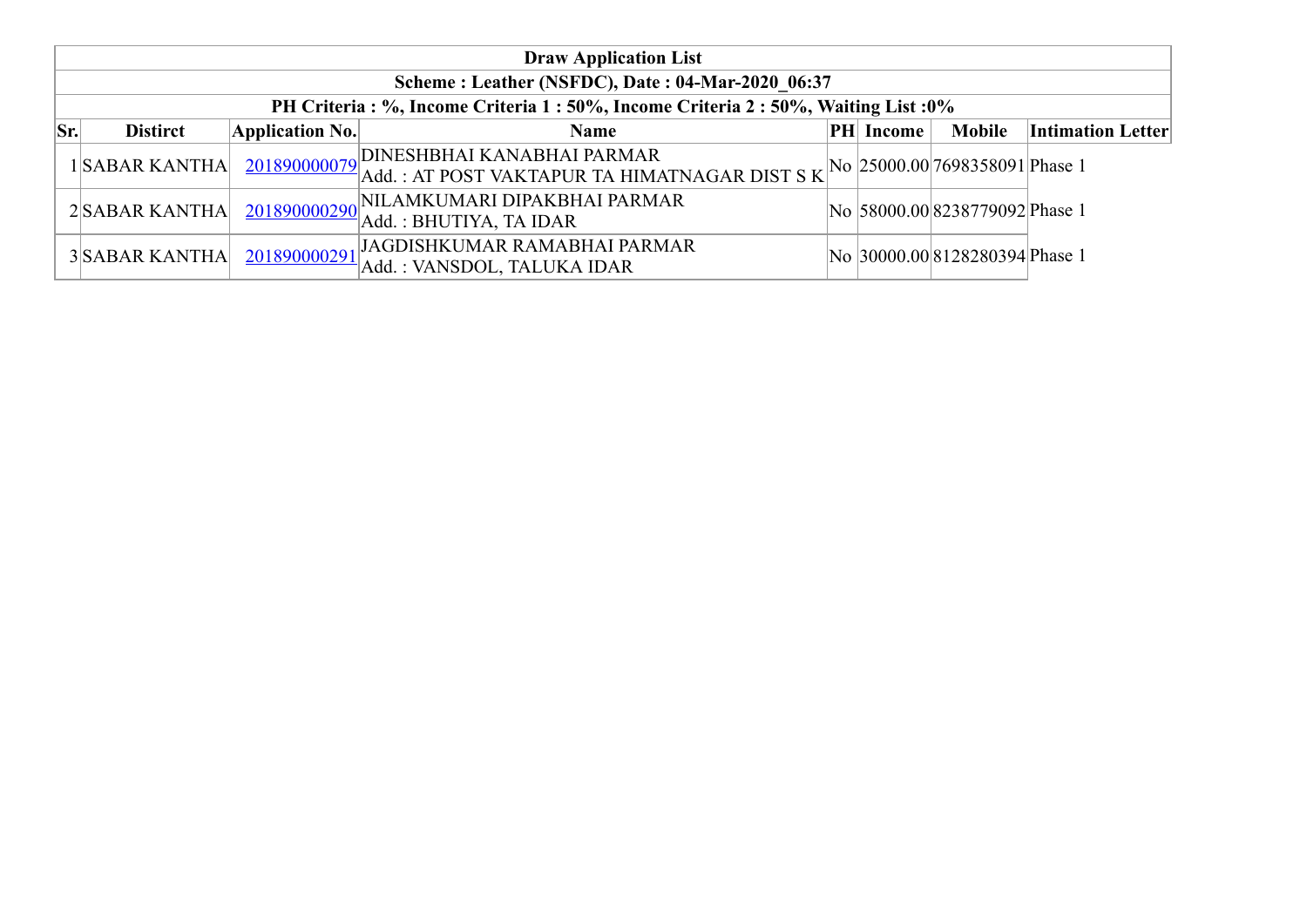|     | <b>Draw Application List</b>                     |                    |                                                                                                                   |  |           |                                 |                             |  |  |
|-----|--------------------------------------------------|--------------------|-------------------------------------------------------------------------------------------------------------------|--|-----------|---------------------------------|-----------------------------|--|--|
|     | Scheme: Leather (NSFDC), Date: 04-Mar-2020 06:37 |                    |                                                                                                                   |  |           |                                 |                             |  |  |
|     |                                                  |                    | PH Criteria : %, Income Criteria 1 : 50%, Income Criteria 2 : 50%, Waiting List : 0%                              |  |           |                                 |                             |  |  |
| Sr. | <b>Distirct</b>                                  | Application<br>No. | <b>Name</b>                                                                                                       |  | PH Income | <b>Mobile</b>                   | <b>Intimation</b><br>Letter |  |  |
|     | 1 MAHESANA                                       |                    | MANOJKUMAR DHULABHAI MAKWANA<br>201890000086 Add.: 6-NEW PARAS NAGAR SOCIETY, RAMOSANA ROAD,<br><b>MEHSANA</b>    |  |           | No  18000.00 7383414139 Phase 1 |                             |  |  |
|     | 2MAHESANA                                        |                    | $201890000075\begin{bmatrix} \text{KINJALBEN RAMESHBHAI CHAVADA} \end{bmatrix}$<br>Add.: ROHITVAS JOTANA MAHESANA |  |           | No 27000.00 9998639925 Phase 1  |                             |  |  |
|     | 3 MAHESANA                                       | 201890000190       | RAVIKUMAR DINESHBHAI PARMAR<br>Add.: 104-GUJARAT HOUSING BOARD SOMNATH ROAD MEHSANA                               |  |           | No 20000.00 8347541942 Phase 1  |                             |  |  |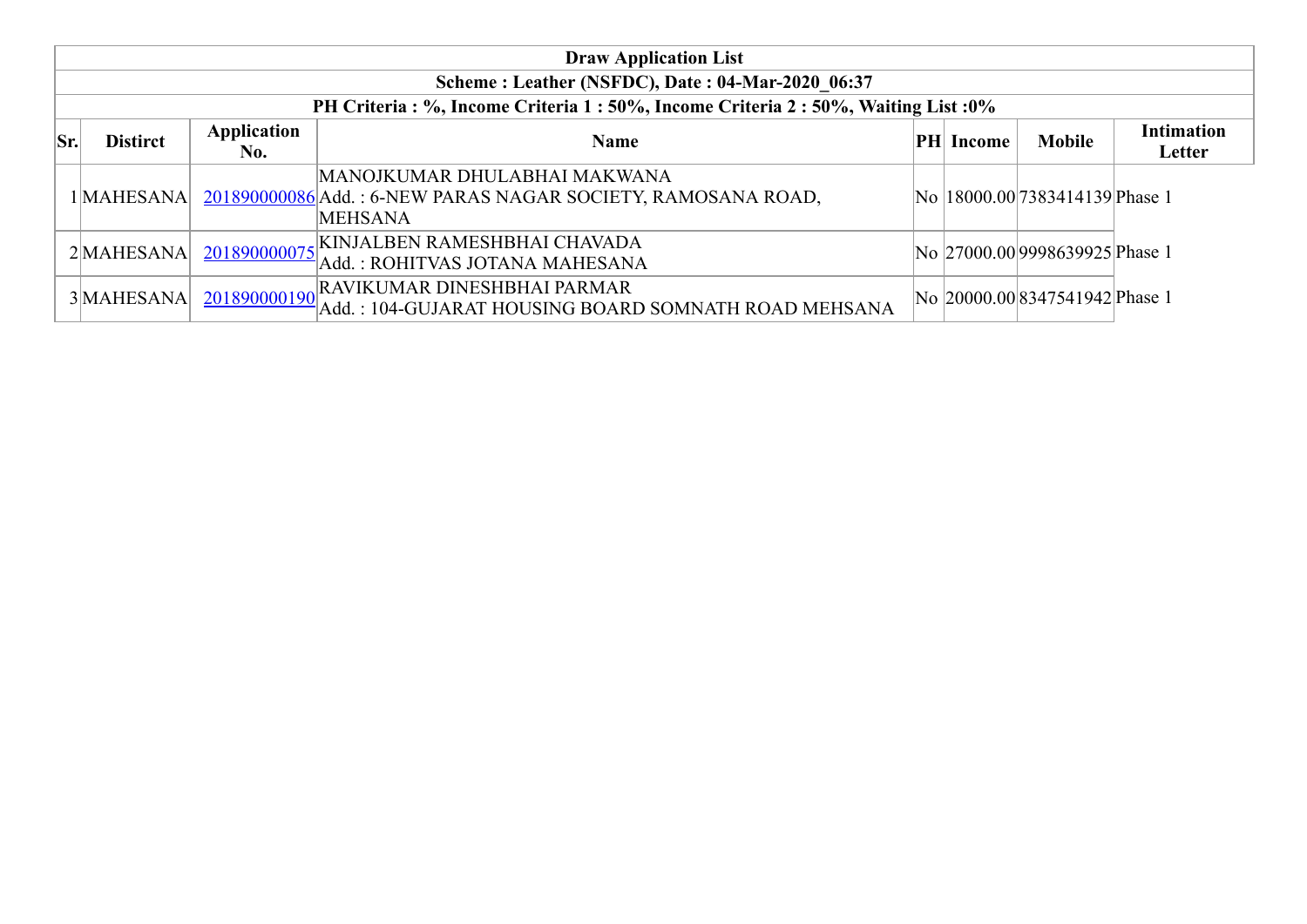| <b>Draw Application List</b>                     |                                     |                                                                                                                                                  |  |                  |                                 |                          |  |  |  |
|--------------------------------------------------|-------------------------------------|--------------------------------------------------------------------------------------------------------------------------------------------------|--|------------------|---------------------------------|--------------------------|--|--|--|
| Scheme: Leather (NSFDC), Date: 04-Mar-2020 06:37 |                                     |                                                                                                                                                  |  |                  |                                 |                          |  |  |  |
|                                                  |                                     | PH Criteria: %, Income Criteria 1:50%, Income Criteria 2:50%, Waiting List:0%                                                                    |  |                  |                                 |                          |  |  |  |
|                                                  | <b>Sr.</b> Distirct Application No. | <b>Name</b>                                                                                                                                      |  | <b>PH</b> Income | <b>Mobile</b>                   | <b>Intimation Letter</b> |  |  |  |
| 1 PATAN                                          |                                     | $\frac{201890000170}{\text{Add.}: \text{DR. AMBEDKAR VAS AT-VARAHI TA-SANTALPUR}}\text{No} \Big  15000.00 \Big  9998812381 \Big  \text{Phase 1}$ |  |                  |                                 |                          |  |  |  |
| $2$ <b>PATAN</b>                                 |                                     | 201890000305 MANISHABEN MAHENDRABHAI PARMAR<br> Add. : AT KESHANI                                                                                |  |                  | No  70000.00 7984971135 Phase 1 |                          |  |  |  |
| 3 PATAN                                          |                                     | 201890000325<br>Add.: HARIJAN VAS AT-CHANDANSAR                                                                                                  |  |                  | No 20000.00 9638978414 Phase 1  |                          |  |  |  |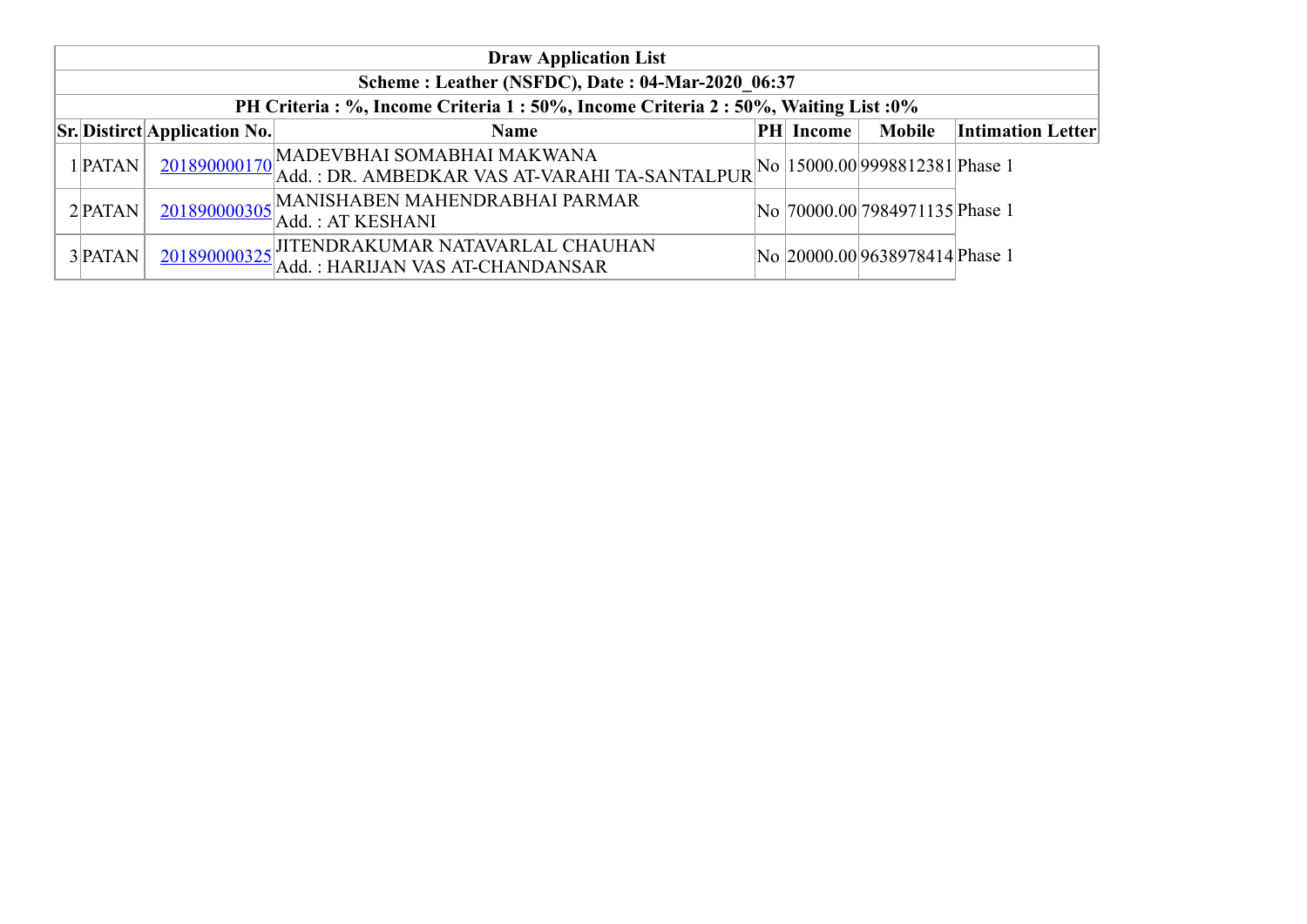| <b>Draw Application List</b>                     |                                     |                                                                                                          |  |           |                                |                          |  |  |  |  |
|--------------------------------------------------|-------------------------------------|----------------------------------------------------------------------------------------------------------|--|-----------|--------------------------------|--------------------------|--|--|--|--|
| Scheme: Leather (NSFDC), Date: 04-Mar-2020 06:37 |                                     |                                                                                                          |  |           |                                |                          |  |  |  |  |
|                                                  |                                     | PH Criteria: %, Income Criteria 1:50%, Income Criteria 2:50%, Waiting List:0%                            |  |           |                                |                          |  |  |  |  |
|                                                  | <b>Sr. Distirct Application No.</b> | <b>Name</b>                                                                                              |  | PH Income | <b>Mobile</b>                  | <b>Intimation Letter</b> |  |  |  |  |
| $1$ KUTCH                                        |                                     | 201890000056 BHIMA BHARMAL HARIJAN<br>Add.: HARIJAN VAS, MISRIYADO                                       |  |           | No 36000.00 9428083618 Phase 1 |                          |  |  |  |  |
| $2$ KUTCH                                        |                                     | 201890000019 NAMORIBHAI BIJALBHAI MARVADA<br>Add.: KHAVADA ROAD, SARASPAR PATIYO, AT. HARIRAM NAGAR BHUJ |  |           | No 22000.00 9428750348 Phase 1 |                          |  |  |  |  |
| 3 KUTCH                                          | 201890000222                        | KACHARA KHAJUR HARIJAN<br>Add.: DHORAVAR TA BHUJ DIST KUTCH                                              |  |           | No 40000.00 9429299357 Phase 1 |                          |  |  |  |  |
| $4$ KUTCH                                        | 201890000234                        | <b>ARJAN CHATU MEGHVAR</b><br>Add.: KURAN TA BHUJ DIST KUTCH                                             |  |           | No 36000.00 9979440432 Phase 1 |                          |  |  |  |  |
| $5$ KUTCH                                        |                                     | $\frac{201890000105}{\text{A}}$ KHAMU VELA HARIJAN<br>Add.: SHINAI NAGAR SANJOG NAGAR KUKMA              |  |           | No 30000.00 8141483046 Phase 1 |                          |  |  |  |  |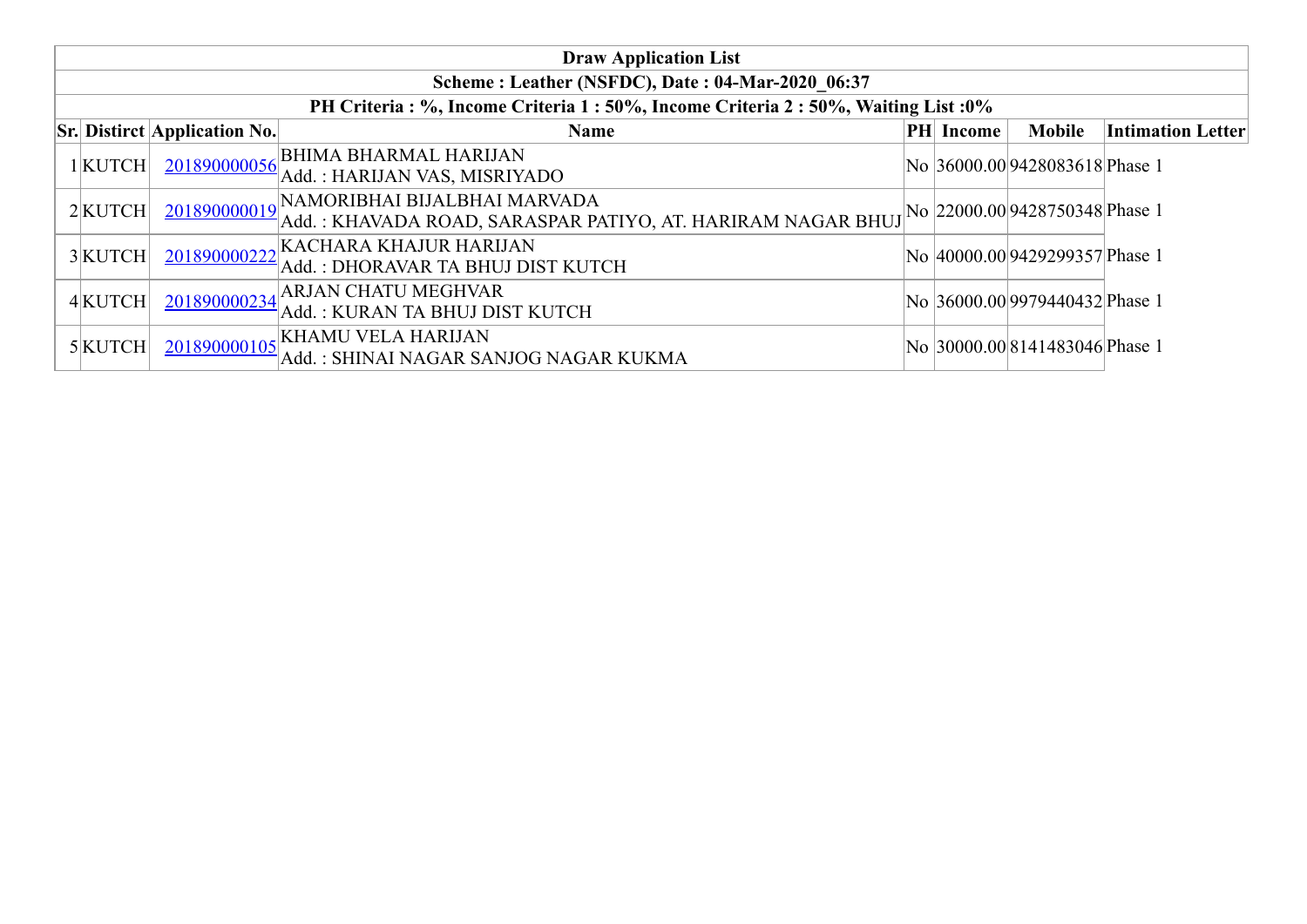| <b>Draw Application List</b>                                                         |                                                                        |                                                                                        |  |  |  |                          |  |  |
|--------------------------------------------------------------------------------------|------------------------------------------------------------------------|----------------------------------------------------------------------------------------|--|--|--|--------------------------|--|--|
| Scheme: Leather (NSFDC), Date: 04-Mar-2020 06:37                                     |                                                                        |                                                                                        |  |  |  |                          |  |  |
| PH Criteria : %, Income Criteria 1 : 50%, Income Criteria 2 : 50%, Waiting List : 0% |                                                                        |                                                                                        |  |  |  |                          |  |  |
|                                                                                      | <b>Sr.</b> Distirct Application No.<br><b>PH</b> Income<br><b>Name</b> |                                                                                        |  |  |  | Mobile Intimation Letter |  |  |
| $1$ KHEDA                                                                            |                                                                        | $\frac{201890000356}{\text{Add.}: ROHITVAS, NARSANDA}$ No $25000.008140007649$ Phase 1 |  |  |  |                          |  |  |